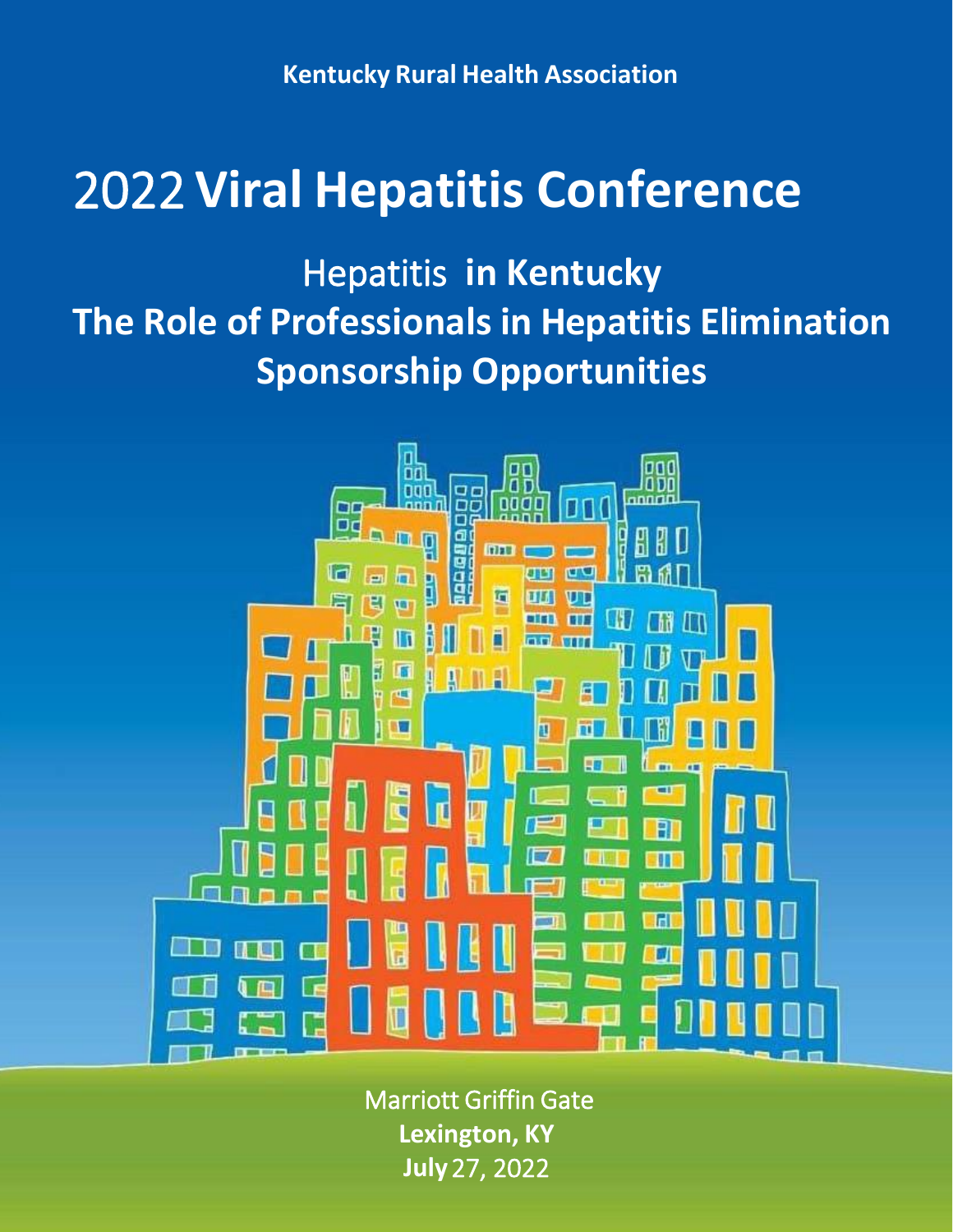## **Kentucky's Hepatitis Epidemic: The Role of Professionals in Hepatitis Elimination CHAMPION Sponsorship July 27, 2022**

Kentucky's sixth Annual Hepatitis Conference in Lexington, KY on July 27, 2022. Exhibit area will open for vendor set up on July 26 from 5:00 pm to 6:00 pm and July 27 6am to 7:00 am. The Exhibit Area will be open on July 27 for attendees from 7:00 am to 5:00 pm.

| <b>Company Name</b>         |             |                           |
|-----------------------------|-------------|---------------------------|
| <b>Company Address</b>      |             |                           |
| <b>Contact Person</b>       |             |                           |
| Email                       |             |                           |
| Telephone #(s)              |             |                           |
| Sponsorship Level: Champion | Underwriter | <b>Exhibit Space Only</b> |

#### **Champion Sponsorship:**

- $\bullet$  \$10,000
- Includes six free registrations
- Two exhibit tables in most visible location in exhibit room
- Recognition as Champion Sponsor in meeting materials
- Recognition as sponsor during opening and closing session
- Full One Page recognition in the Program Booklet.
- Bag Insert- product/ company Information
- Free One Year Membership to Kentucky Rural Health Association

Sponsor and Exhibit Form MUST be submitted by printing deadline of June 1, 2022

Make checks payable to: Kentucky Rural Health Association Attention: Tina McCormick 36 South Alvasia Street Henderson, KY 42420 [\\*To pay by credit card, contact Tina McCormick at \(270\) 577-1707 or email: krha@twc.com](mailto:krha@twc.com)

> For additional information, contact Kat[hy Sanders or](mailto:Kathyj.Sanders@ky.gov)  **Tina McCormick at [krha@twc.com](mailto:krha@twc.com)**